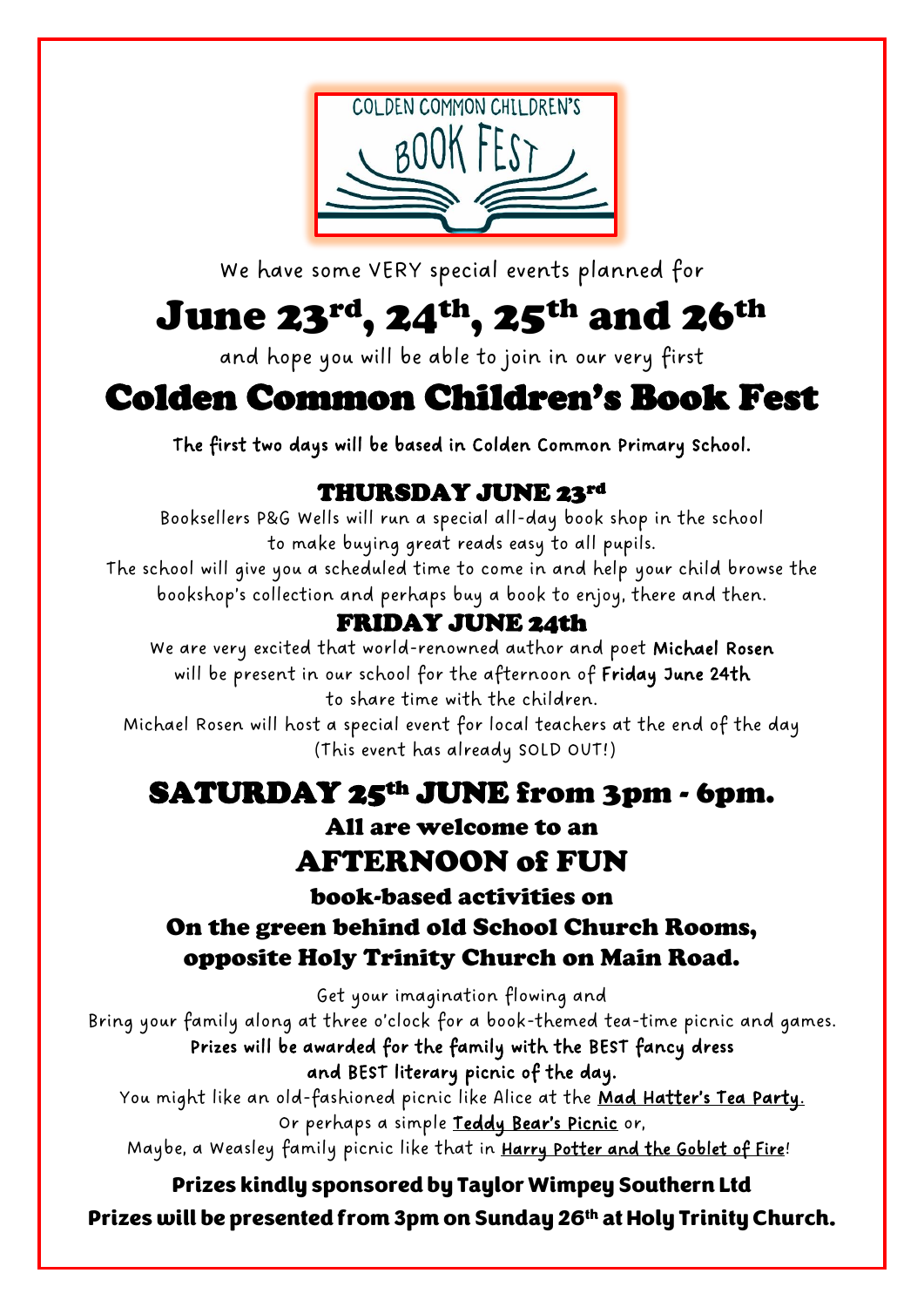

A sale of second-hand books and jigsaws will be available throughout the event. After the picnic we will have games to play (there will be prizes!) followed by a fancy-dress parade for everyone who has dressed up as characters from books. We will end the afternoon with a sing along which we are sure everyone can join in!

## Bible Mini-saga Competition

We invite entries to our mini-saga competition; here are the rules.

- 1. A mini-saga has a one word title
- 2. A mini-saga has, excluding the title, exactly 50 words.
- 3. A mini-saga tells a complete story
- 4. The story must be based on one taken from anywhere in the Bible (e.g. Noah, Daniel & Lions etc)
- 5. Individuals will be judged in five categories-
	- Seven and under
	- Eight to Twelve
	- Thirteen to Eighteen
	- Over Eighteen
	- A family written saga.

Entries should be sent to: [minisagahtc@mail.com](mailto:minisagahtc@mail.com)

## by midnight on **15<sup>th</sup> June 2022.**

Each entry must be sent on a separate email.

Entries must have title and saga, name of author(s) and in the case of individual entries confirm the age and date of birth.

#### SPECIAL NOTES

- $\checkmark$  For this mini-saga competition all hyphenated words will count as a single word. Examples include ice-cream, mini-saga, warm-up, mother-in-law and free-for-all
- $\checkmark$  For this mini-saga competition all numbers (never mind how many figures) will count as a single word. Examples include 3, 44, 107, 1,999.
- $\checkmark$  Questions regarding the competition should be addressed to [minisagahtc@mail.com.](mailto:minisagahtc@mail.com)
- $\checkmark$  The judges decision is final.

### Prizes will be presented on Sunday 26<sup>th</sup> at Holy Trinity Church from 3pm.

## Prizes kindly sponsored by Taylor Wimpey Southern Ltd